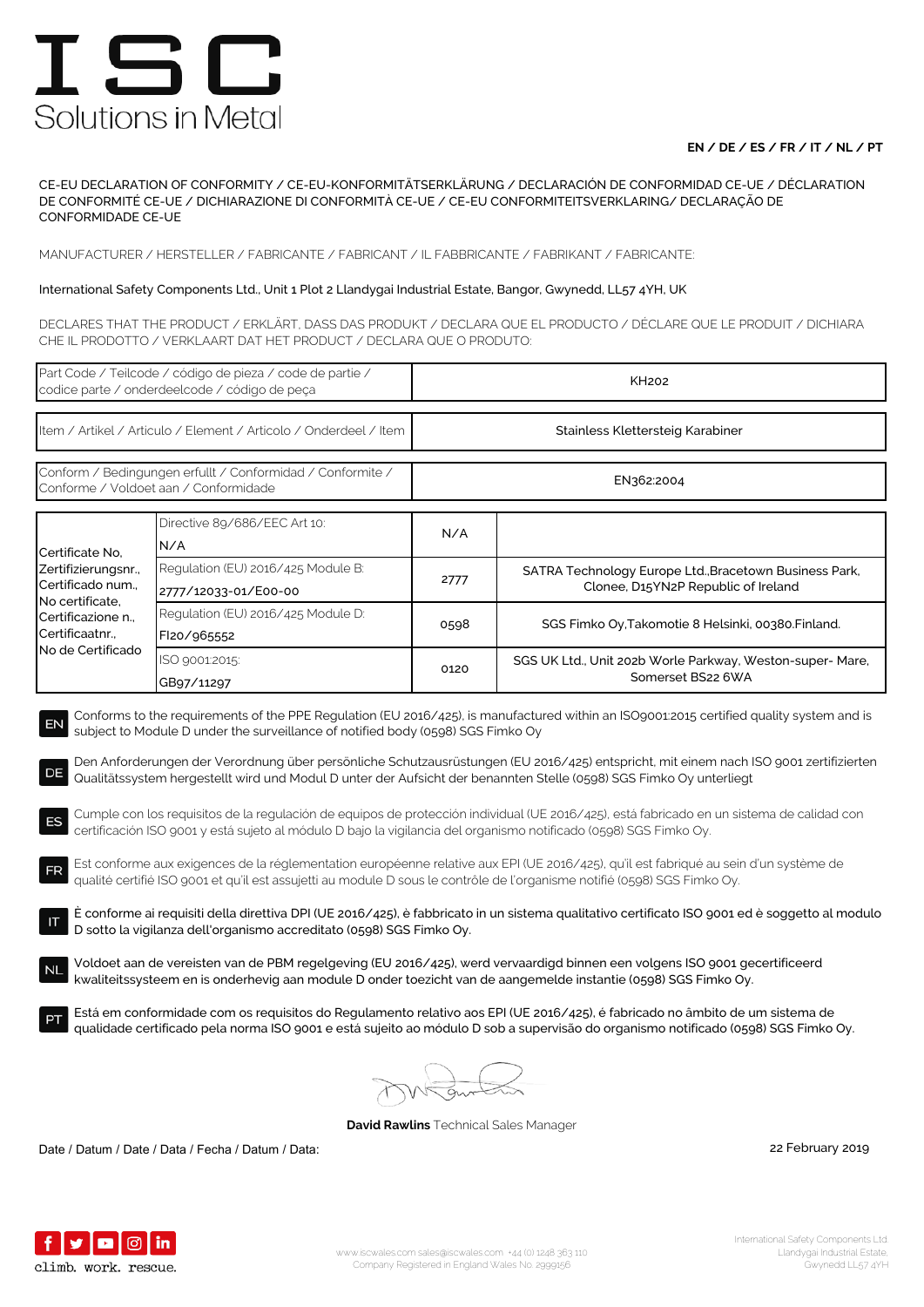## **CS / DA / FI / NO / PL / SV**

#### CE/EU PROHLÁŠENÍ O SHODĚ / CE/EU-OVERENSSTEMMELSESERKLÆRING / CE/EU-VAATIMUSTENMUKAISUUSVAKUUTUS / CE/EU-SAMSVARSERKLÆRING / DEKLARACJA ZGODNOŚCI WE/UE / CE/EU-FÖRKLARING OM ÖVERENSSTÄMMELSE

VÝROBCE / FABRIKANT / VALMISTAJA / PRODUSENT / PRODUCENT / TILLVERKARE:

#### International Safety Components Ltd., Unit 1 Plot 2 Llandygai Industrial Estate, Bangor, Gwynedd, LL57 4YH, UK

PROHLAŠUJE, ŽE PRODUKT / ERKLÆRER AT PRODUKTET / VAKUUTTAA, ETTÄ TÄMÄ TUOTE / ERKLÆRER AT PRODUKTET / OŚWIADCZA, ŻE PRODUKT / INTYGAR ATT PRODUKTEN:

| Kod soucasti / Delkode / Osan koodi / Delkode / Kod czesci /<br>Delkod                                                                                                                                                                                                                                                                                                                                                                                                                           |                                                            | <b>KH202</b>                     |                                                                                                                                            |  |  |
|--------------------------------------------------------------------------------------------------------------------------------------------------------------------------------------------------------------------------------------------------------------------------------------------------------------------------------------------------------------------------------------------------------------------------------------------------------------------------------------------------|------------------------------------------------------------|----------------------------------|--------------------------------------------------------------------------------------------------------------------------------------------|--|--|
| Polozka / Element / Tuote / Artikkel / Pozycja / Objekt                                                                                                                                                                                                                                                                                                                                                                                                                                          |                                                            | Stainless Klettersteig Karabiner |                                                                                                                                            |  |  |
| Odpovida / Overholdelse / Vaatimustenmukaisuus / Samsvar /<br>Zgodnosc / Efterlevnad                                                                                                                                                                                                                                                                                                                                                                                                             |                                                            | EN362:2004                       |                                                                                                                                            |  |  |
| Certifikát č.,<br>Certifikat nr.,<br>Sertifikaatti<br>numero,<br>Sertifikat nr.,<br>Nr Certyfikatu,<br>Certifikat nr.                                                                                                                                                                                                                                                                                                                                                                            | Directive 89/686/EEC Art 10:<br>N/A                        | N/A                              |                                                                                                                                            |  |  |
|                                                                                                                                                                                                                                                                                                                                                                                                                                                                                                  | Regulation (EU) 2016/425 Module B:<br>2777/12033-01/E00-00 | 2777                             | SATRA Technology Europe Ltd., Bracetown Business Park,<br>Clonee, D15YN2P Republic of Ireland                                              |  |  |
|                                                                                                                                                                                                                                                                                                                                                                                                                                                                                                  | Regulation (EU) 2016/425 Module D:<br>FI20/965552          | 0598                             | SGS Fimko Oy, Takomotie 8 Helsinki, 00380. Finland.                                                                                        |  |  |
|                                                                                                                                                                                                                                                                                                                                                                                                                                                                                                  | ISO 9001:2015:<br>GB97/11297                               | 0120                             | SGS UK Ltd., Unit 202b Worle Parkway, Weston-super-Mare,<br>Somerset BS22 6WA                                                              |  |  |
| Zařízení splňuje požadavky nařízení o osobních ochranných prostředcích 2016/425, je vyrobeno v systému řízení jakosti certifikovaném<br>CS<br>podle normy ISO 9001 a podléhá modulu D pod dohledem notifikované osoby č. 0598 SGS Fimko Oy.<br>Overholder kravene i forordningen om personlige værnemidler (EU 2016/425), er fremstillet i inden for det certificerede ISO 9001-<br>DA<br>kvalitetssystem, og er underlagt modul D under overvågning af det bemyndigede organ 0598 SGS Fimko Oy. |                                                            |                                  |                                                                                                                                            |  |  |
| Noudattaa henkilönsuojaimia koskevan asetuksen (EU 2016/425) vaatimuksia, on valmistettu ISO 9001 -sertifioidun laatujärjestelmän<br>F1<br>mukaisesti ja että siihen sovelletaan ilmoitetun laitoksen 0598 SGS Fimko Oy.:in alaista D-moduulia.                                                                                                                                                                                                                                                  |                                                            |                                  |                                                                                                                                            |  |  |
| Overholder kravene i PVU-forordningen (EU 2016/425), er produsert innenfor et ISO 9001-sertifisert kvalitetssystem og er underlagt modul<br><b>NO</b><br>D under overvåkning av teknisk kontrollorgan 0598 SGS Fimko Oy.                                                                                                                                                                                                                                                                         |                                                            |                                  |                                                                                                                                            |  |  |
| Spełnia wymogi rozporządzenia w sprawie środków ochrony indywidualnej (UE 2016/425), jest produkowany w ramach systemu jakości<br><b>PL</b><br>zgodnego z ISO 9001 i podlega modułowi D pod nadzorem jednostki notyfikowanej 0598 SGS Fimko Oy                                                                                                                                                                                                                                                   |                                                            |                                  |                                                                                                                                            |  |  |
| <b>SV</b>                                                                                                                                                                                                                                                                                                                                                                                                                                                                                        | övervakning av anmält organ 0598 SGS Fimko Oy.             |                                  | Uppfyller kraven för PPE-reglerna (EU 2016/425), tillverkas inom ett ISO 9001-certifierat kvalitetssystem och är föremål för modul D under |  |  |

**David Rawlins** Technical Sales Manager

Dato / Datum / Paivamaara / Dato / Data / Datum: 22 February 2019

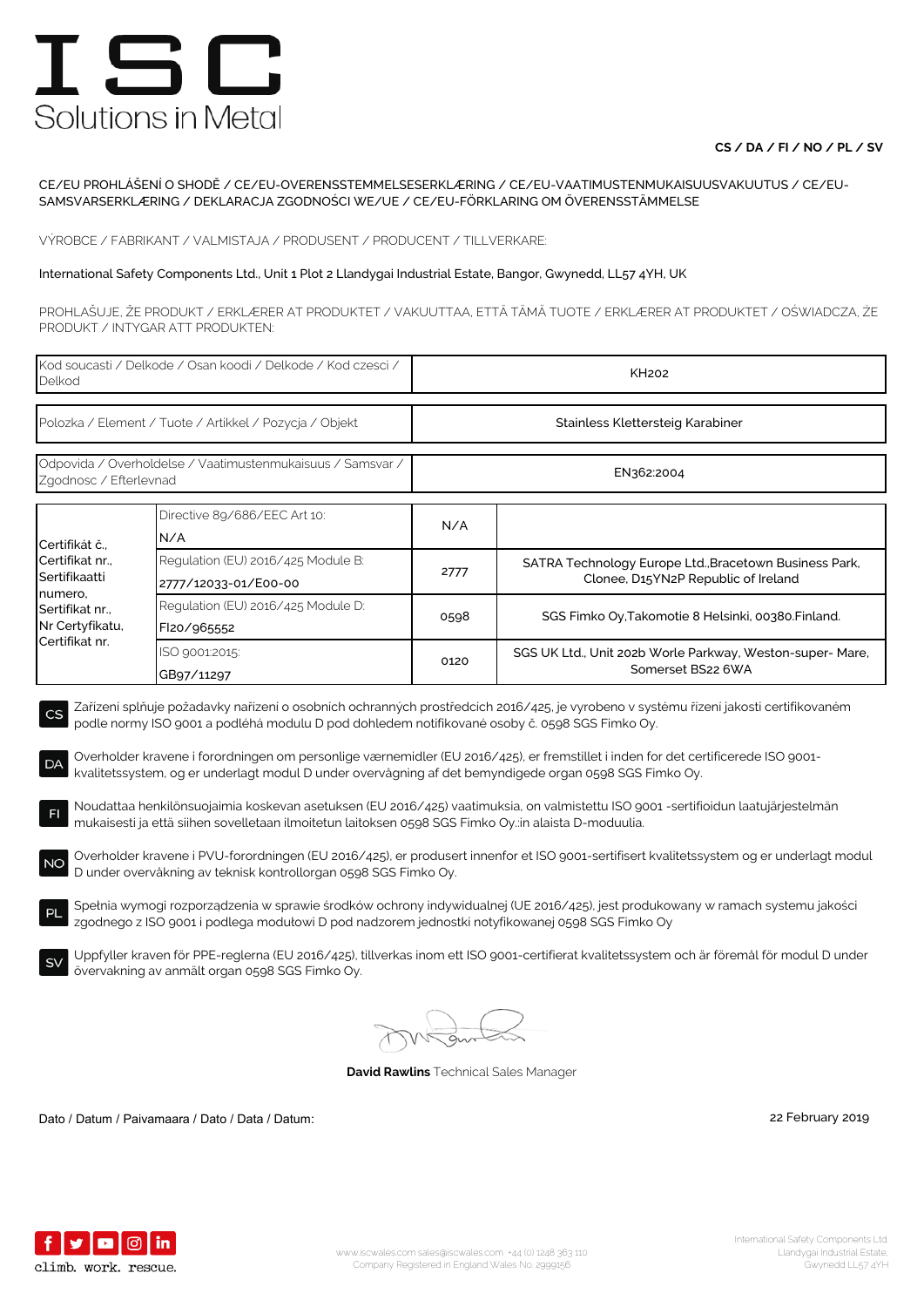## **EN / DE / ES / FR / IT / NL / PT**

CE-EU DECLARATION OF CONFORMITY / CE-EU-KONFORMITÄTSERKLÄRUNG / DECLARACIÓN DE CONFORMIDAD CE-UE / DÉCLARATION DE CONFORMITÉ CE-UE / DICHIARAZIONE DI CONFORMITÀ CE-UE / CE-EU CONFORMITEITSVERKLARING/ DECLARAÇÃO DE CONFORMIDADE CE-UE

MANUFACTURER / HERSTELLER / FABRICANTE / FABRICANT / IL FABBRICANTE / FABRIKANT / FABRICANTE:

### International Safety Components Ltd., Unit 1 Plot 2 Llandygai Industrial Estate, Bangor, Gwynedd, LL57 4YH, UK

DECLARES THAT THE PRODUCT / ERKLÄRT, DASS DAS PRODUKT / DECLARA QUE EL PRODUCTO / DÉCLARE QUE LE PRODUIT / DICHIARA CHE IL PRODOTTO / VERKLAART DAT HET PRODUCT / DECLARA QUE O PRODUTO:

| Part Code / Teilcode / código de pieza / code de partie /<br>codice parte / onderdeelcode / código de peça                                                                                                                                                                                                                                                                                                                                                                                                                                                                                                                                                                                                                                                                                                                                                                                                                                                                                                                                                                                                                                                                     |                                                            | KH <sub>202</sub>                |                                                                                               |  |  |
|--------------------------------------------------------------------------------------------------------------------------------------------------------------------------------------------------------------------------------------------------------------------------------------------------------------------------------------------------------------------------------------------------------------------------------------------------------------------------------------------------------------------------------------------------------------------------------------------------------------------------------------------------------------------------------------------------------------------------------------------------------------------------------------------------------------------------------------------------------------------------------------------------------------------------------------------------------------------------------------------------------------------------------------------------------------------------------------------------------------------------------------------------------------------------------|------------------------------------------------------------|----------------------------------|-----------------------------------------------------------------------------------------------|--|--|
| Item / Artikel / Articulo / Element / Articolo / Onderdeel / Item                                                                                                                                                                                                                                                                                                                                                                                                                                                                                                                                                                                                                                                                                                                                                                                                                                                                                                                                                                                                                                                                                                              |                                                            | Stainless Klettersteig Karabiner |                                                                                               |  |  |
| Conform / Bedingungen erfullt / Conformidad / Conformite /<br>Conforme / Voldoet aan / Conformidade                                                                                                                                                                                                                                                                                                                                                                                                                                                                                                                                                                                                                                                                                                                                                                                                                                                                                                                                                                                                                                                                            |                                                            | EN362:2004                       |                                                                                               |  |  |
| Certificate No,<br>Zertifizierungsnr.,<br>Certificado num.,<br>No certificate,<br>Certificazione n.,<br>Certificaatnr<br>No de Certificado                                                                                                                                                                                                                                                                                                                                                                                                                                                                                                                                                                                                                                                                                                                                                                                                                                                                                                                                                                                                                                     | Directive 89/686/EEC Art 10:<br>N/A                        | N/A                              |                                                                                               |  |  |
|                                                                                                                                                                                                                                                                                                                                                                                                                                                                                                                                                                                                                                                                                                                                                                                                                                                                                                                                                                                                                                                                                                                                                                                | Regulation (EU) 2016/425 Module B:<br>2777/12033-01/E00-00 | 2777                             | SATRA Technology Europe Ltd., Bracetown Business Park,<br>Clonee, D15YN2P Republic of Ireland |  |  |
|                                                                                                                                                                                                                                                                                                                                                                                                                                                                                                                                                                                                                                                                                                                                                                                                                                                                                                                                                                                                                                                                                                                                                                                | Regulation (EU) 2016/425 Module D:<br>GB18/961970          | 0120                             | SGS UK Ltd., Unit 202b Worle Parkway, Weston-super- Mare,<br>Somerset BS22 6WA                |  |  |
|                                                                                                                                                                                                                                                                                                                                                                                                                                                                                                                                                                                                                                                                                                                                                                                                                                                                                                                                                                                                                                                                                                                                                                                | ISO 9001:2015:<br>GB97/11297                               | 0120                             | SGS UK Ltd., Unit 202b Worle Parkway, Weston-super- Mare,<br>Somerset BS22 6WA                |  |  |
| Den Anforderungen der Verordnung über persönliche Schutzausrüstungen (EU 2016/425) entspricht, mit einem nach ISO 9001 zertifizierten<br>DE<br>Qualitätssystem hergestellt wird und Modul D unter der Aufsicht der benannten Stelle (0120) SGS UK Ltd. unterliegt<br>Cumple con los requisitos de la regulación de equipos de protección individual (UE 2016/425), está fabricado en un sistema de calidad con<br>ES<br>certificación ISO 9001 y está sujeto al módulo D bajo la vigilancia del organismo notificado (0120) SGS UK Ltd.<br>Est conforme aux exigences de la réglementation européenne relative aux EPI (UE 2016/425), qu'il est fabriqué au sein d'un système de<br><b>FR</b><br>qualité certifié ISO 9001 et qu'il est assujetti au module D sous le contrôle de l'organisme notifié (0120) SGS UK Ltd.<br>È conforme ai requisiti della direttiva DPI (UE 2016/425), è fabbricato in un sistema qualitativo certificato ISO 9001 ed è soggetto al modulo<br>D sotto la vigilanza dell'organismo accreditato (0120) SGS UK Ltd.<br>Voldoet aan de vereisten van de PBM regelgeving (EU 2016/425), werd vervaardigd binnen een volgens ISO 9001 gecertificeerd |                                                            |                                  |                                                                                               |  |  |
| <b>NL</b><br>kwaliteitssysteem en is onderhevig aan module D onder toezicht van de aangemelde instantie (0120) SGS UK Ltd.<br>Está em conformidade com os requisitos do Regulamento relativo aos EPI (UE 2016/425), é fabricado no âmbito de um sistema de<br>qualidade certificado pela norma ISO 9001 e está sujeito ao módulo D sob a supervisão do organismo notificado (0120) SGS UK Ltd.                                                                                                                                                                                                                                                                                                                                                                                                                                                                                                                                                                                                                                                                                                                                                                                 |                                                            |                                  |                                                                                               |  |  |
| <b>David Rawlins</b> Technical Sales Manager                                                                                                                                                                                                                                                                                                                                                                                                                                                                                                                                                                                                                                                                                                                                                                                                                                                                                                                                                                                                                                                                                                                                   |                                                            |                                  |                                                                                               |  |  |

Date / Datum / Date / Data / Fecha / Datum / Data: 22 February 2019